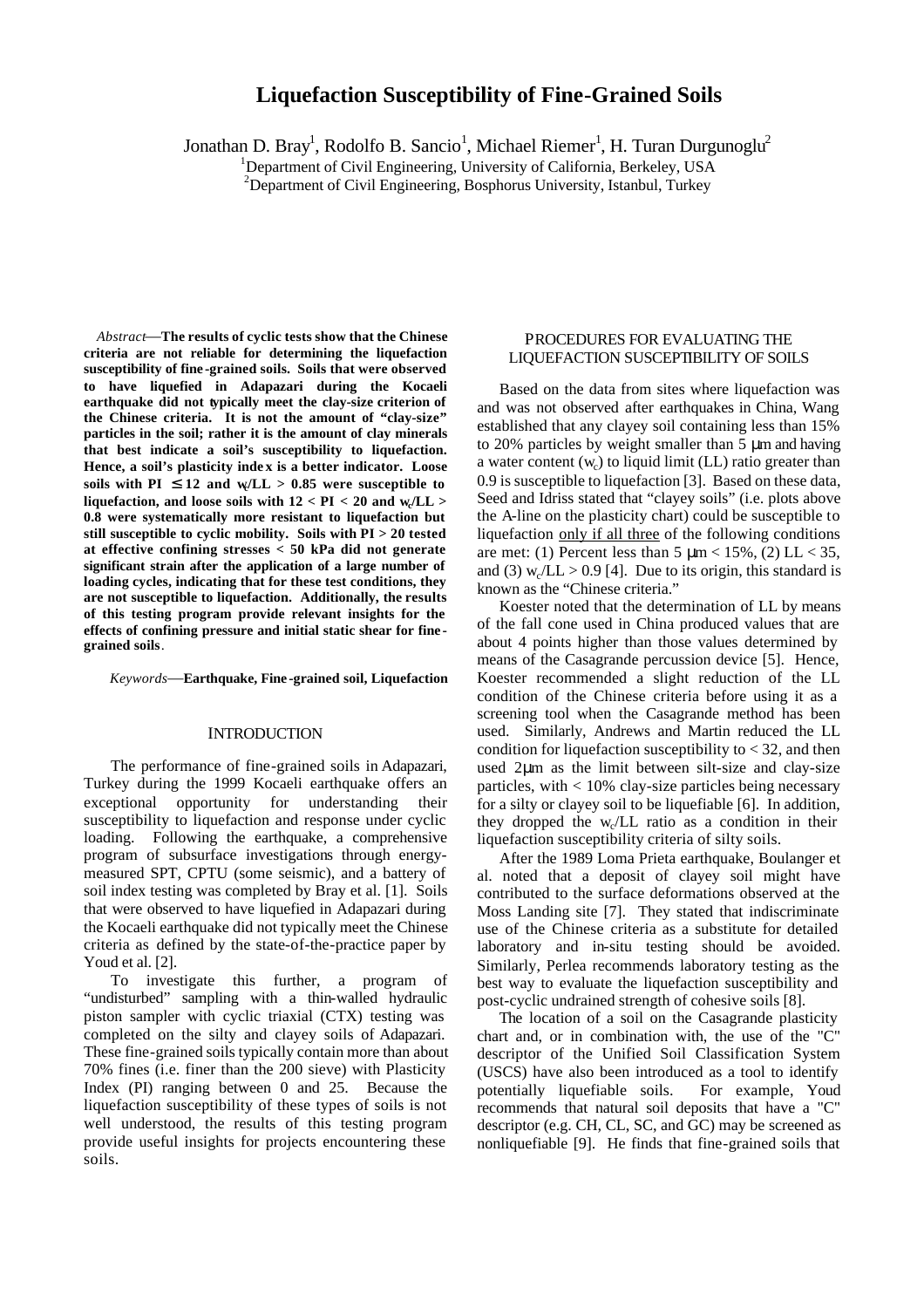are possibly susceptible to liquefaction should have LL < 35 and plot below the A-line or have  $PI < 7$ . Seed et al. indicate that soils that have  $LL < 30$  and  $PI < 10$  are liquefiable, and those with  $30 < L L < 40$  and  $10 < PI < 12$ fall into an "uncertain range" [10]. Undisturbed samples of soils that plot in that region of the plasticity chart should be obtained for laboratory testing. Polito used a wider range of the plasticity chart, and according to his criteria, soils with  $LL < 25$  and  $PI < 7$  are liquefiable; soils that have  $25 < LL < 35$  and  $7 < PI < 10$  are potentially liquefiable; and soils with  $35 < LL < 50$  and  $10 < PI < 15$  are susceptible to cyclic mobility [11].

The current state-of-the-practice for liquefaction evaluations is established in Youd et al., which is based on the 1996 and 1998 NCEER/NSF workshops on evaluation of liquefaction resistance of soils [2]. Therein, the use of the "Chinese criteria" as defined above is recommended to evaluate the liquefaction susceptibility of both silts and clays.

### SAMPLING AND TESTING PROCEDURES

### *Field sampling*

"Undisturbed" soil samples were obtained using two different types of fixed piston samplers. The Geonor K-200 54-mm piston sampler was used initially. However, a majority of the specimens tested were obtained using the Dames and Moore hydraulic piston sampler, because this sampler induced less sample disturbance. It uses thin walled brass tubes of constant internal diameter.  $ID =$ 61.21 mm, and outside diameter,  $OD = 63.5$  mm. The tubes are pushed into the soil a length of 45 cm using the pressure provided by the circulation water. The use of the brass tubes is advantageous in that the friction between the soil and the tube is reduced due to the smoother finish of the brass. Additionally, the area ratio, defined by Hvorslev [12] as  $C_a = 100^*(OD^2-ID^2)/ID^2$ , is reduced from 11.4% for the Geonor steel tubes to 7.6% for the brass tubes. Following the extraction of the sample from the borehole, plastic caps were taped at the top and bottom, and the tube was placed upright in a box. The tubes were then carefully transported by car from Adapazari to Istanbul, where the soils were tested.

### *Testing equipment*

All CTX tests in this study were performed using the Automated Triaxial Testing System in the geotechnical laboratory of ZETAS Corporation in Istanbul, Turkey [13]. This testing system is a modification and extension of the CKC electropneumatic cyclic triaxial testing system described by Chan [14]. A series of CTX tests were first performed on Monterey sand following the methodology described by Silver et al. [15], and the testing equipment and procedure were shown to produce results consistent with those previously published.

#### *Specimen preparation and testing procedure*

Trimming was avoided to minimize disturbance. The upper 5 to 10 cm of soil that was disturbed due to drilling was removed, and similarly, 5 to 10 cm of soil was removed from the bottom end of the tube. The sampling tubes were fixed onto the circular vise of a vertical extruder and cut at the desired length using a rotating tube cutter. To avoid radial deformation of the tube, two stiffening rings were placed above and below the location of the cut. Additionally, the tube cutter was turned slowly while applying gentle pressure. There was no visual evidence of reduction in diameter due to inward folding of the edges of the tube. The burrs produced by the cut were removed from the top end of the tube prior to extrusion.

The soil was pushed upwards in the same direction of movement during sampling. The upper portion of the exposed sample that was damaged during the deburring operation was removed using a wire saw. Once the desired length had been extruded (leading to height to diameter ratios between 2.1 and 2.5), the specimen was cut at the bottom using a wire saw and carefully placed over the bottom platen. Capillary stresses in these finegrained soils were sufficient to temporarily maintain freestanding specimens. The top platen was set over the specimen and a 0.3 mm-thick latex membrane was placed around the specimen using a membrane stretcher. The membrane was sealed to the platens with O-rings, and a small vacuum was applied to provide confinement. The value of the vacuum depended on the confining pressure at which the specimen would be tested and was equal to 30 kPa for tests at confining pressures greater than 40 kPa and 15 kPa otherwise.

After application of the vacuum, the specimen height was measured with a dial gauge and its diameter was measured at the bottom, center, and top using a Pi tape. The average of the three diameter measurements was used for the computation of the effective diameter. Comparison of height measurements performed on a large number of specimens before and after the application of the initial vacuum show small variations in height  $\left\langle \right\rangle$ 0.5%). The triaxial cell was then fully assembled and the chamber was filled with water. Sample saturation using differential vacuum was performed and followed by a new height measurement and installation into the triaxial testing equipment for backpressure saturation and cyclic loading. For all cases, B-values > 0.98 were achieved at relatively low backpressures (< 150 kPa). During consolidation of the specimens to the in-situ stress conditions, the change in void ratio  $($ Δe) was measured and found to be minimal (i.e.  $\Delta e/e_0 < 0.03$ ), which indicates very good to excellent specimen quality according to the criteria used at NGI [16].

The cyclic triaxial test was then performed by applying stress controlled sinusoidal loading under undrained conditions at a frequency of typically 1 Hz. The loading amplitude was characterized in terms of the Cyclic Stress Ratio (CSR), which is defined as the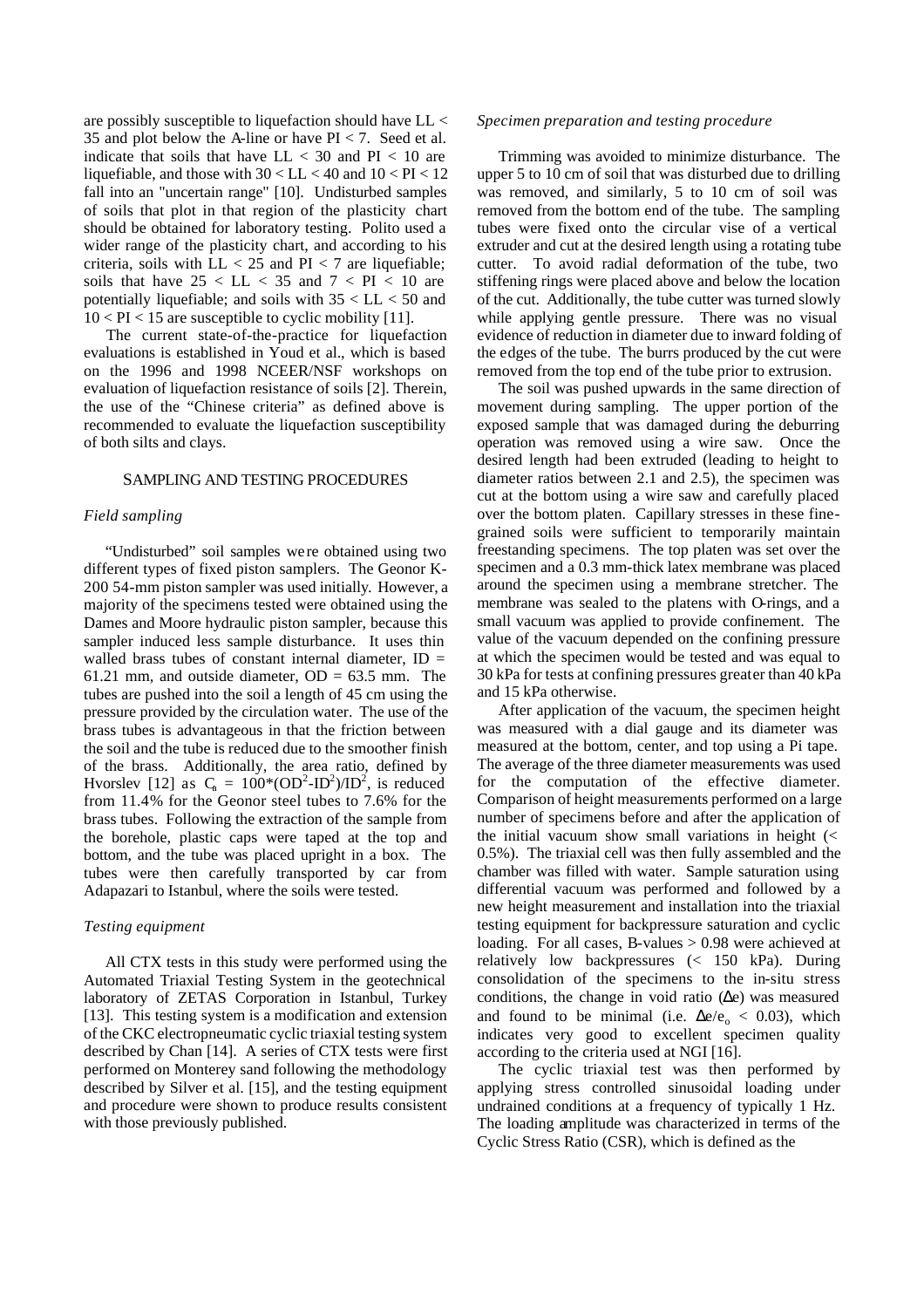

Fig. 1: (a) Location on the Casagrande plasticity chart of the soils tested in this study, (b) relationship between the LL and moisture content of the soils.

maximum peak shear stress divided by the initial effective mean consolidation stress,  $\sigma_c$ . In general, one of three nominal CSRs (0.3, 0.4, and 0.5) was applied to a given specimen, and cyclic loading was applied until axial strains in excess of 4% were achieved. Post-liquefaction tests included reconsolidation or residual strength tests.

# **RESULTS**

# *Soil Index Testing and Static Strength and Compressibility*

The natural variability of the soil conditions in Adapazari allowed studying the effect of various factors, such as soil plasticity and initial water content, on the cyclic strength of silts, clayey silts, and silty clays. Overall, over 100 cyclic triaxial tests, 19 static strength tests, 24 consolidation tests (incremental loading and constant rate of strain), and numerous index tests (water content, Atterberg limits, and hydrometer) were performed on "undisturbed" soil specimens recovered at 7 different sites throughout the city.

Figure 1a presents the location on the plasticity chart of the specimens tested under cyclic triaxial conditions, and Figure 1b depicts the relationship between the LL and water content for these soils. All specimens have more than 35% of particles smaller than 75 microns (% fines). Many of the specimens had more than 15% of particles by weight greater than 5 microns. Tests were performed on soils with a wide variety of properties (but within a relatively narrow range of in situ penetration resistances) that cover a large range on the plasticity scale  $(0 <$  PI  $<$ 40).

Laboratory studies on the cyclic response of tailings materials by Ishihara [17] have shown that relative density "does not serve as a useful measure to consistently express the denseness and looseness of the materials."

Instead, they found the cyclic resistance to correlate well with the void ratio, with a soil having a greater cyclic resistance at a lower void ratio. In this study, it was found that the soil's in situ penetration resistance was a useful index of the state of the soil, so that a soil's normalized Standard Penetration Test  $(N_1)_{60}$  value in combination with its plasticity index were good indicators of the cyclic strength of fine-grained soils. The  $(N_1)_{60}$  values of the soil specimens tested cyclically were typically between 3 and 8.

The results of consolidation tests were difficult to interpret for these low plasticity silts and clays. However, using the work method proposed by Becker et al. [18], supplemented with the conventional Casagrande method, the overconsolidation ratios of the upper soils of Adapazari were estimated to be generally between 2 and 4. Desiccation is the most likely cause for the slight overconsolidation of the soils in the upper few meters of Adapazari. Inhabitants of Adapazari stated that until flood control dams were built across the Sakarya River in the last half of the  $20<sup>th</sup>$  century, flooding of the city was common, often occurring one or two times each year. The deposited soils were generally silty and cracked when exposed to sun and wind. A carbon sample taken from a sample at a depth of 4 m was dated to be less than 1000 years old, indicating that the upper soils in Adapazari were only a few hundreds of years old or less.

Static triaxial compression tests were performed using the recompression technique with both strain and stress controlled loading procedures. After an initial contractive response up to an axial strain of approximately 1%, the soils tested exhibited a pronounced dilative response upon continued shearing. The peak friction angle for these strain-hardening soils (based on the maximum stress obliquity) was measured to be typically between 38° and  $42^\circ$ .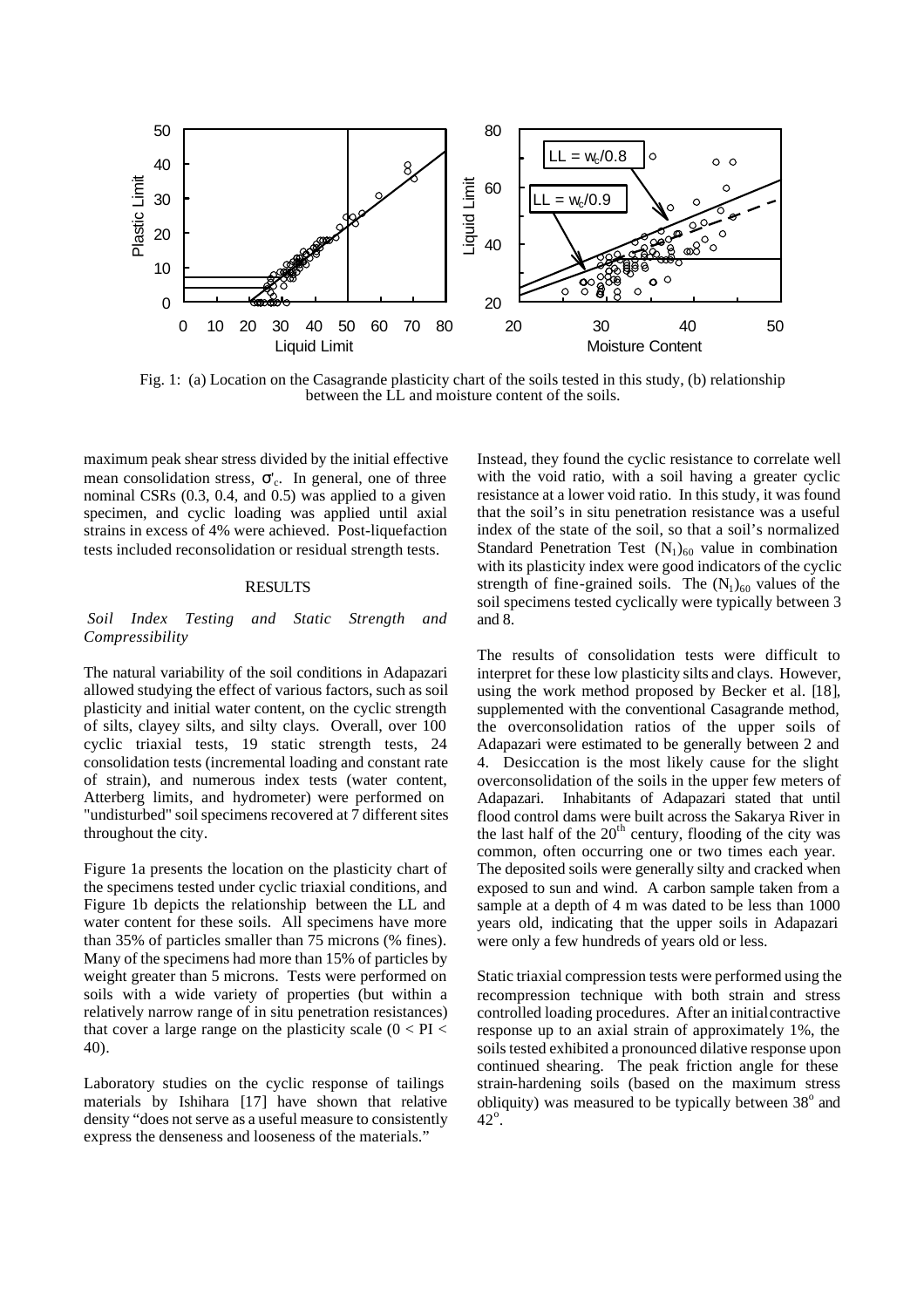

Fig. 2: Results of CTX test on non-plastic silt (LL=23) performed at  $\sigma_c$ ' = 50 kPa and CSR = 0.48.

### *Isotropically Consolidated Cyclic Triaxial Tests*

The calculation and comparison of the effective stress path (q vs. p') in the 1 Hz and 0.005 Hz cyclic tests provided evidence of the limitations of the measurements of pore water pressure changes on clayey silts during a 1 Hz cyclic triaxial test. Hence, it is often unclear if these soils reach a state of zero effective stress during undrained cyclic loading at 1 Hz. In this study, the results of particular tests will be presented in terms of the number of uniform stress cycles necessary to reach 3% single amplitude axial strain (typically extension). Results are similar if the 5% double amplitude axial strain criterion is used.

Fig. 2 shows the results of an undrained cyclic triaxial test on a non-plastic silt. At this relatively high CSR of 0.5 and low initial effective confining stress of 50 kPa, this loose silt specimen quickly generates positive pore pressures and reaches an axial strain of 3% in extension in 5 cycles of loading. Its dilative response after reaching a low effective confining stress is indicative of that observed for the other tests. The soil response of the silts in the upper soil strata of Adapazari is characterized as "cyclic mobility with limited strain potential."

# *Effects of Soil Plasticity*

The effect of soil plasticity was studied by comparing the results of specimens of different plasticity tested at the same confining stress. Fig. 3 presents the results of tests performed at  $\sigma'_{c} = 40$  and 50 kPa. A significant distinction of the cyclic strength for soil specimens with  $PI \leq 12$  could not be discerned, and the results are therefore grouped in two categories, soils with  $PI \le 12$ and soils with  $12 < PI < 20$ . It is noteworthy that most of the data from sites that liquefied in China on which the Chinese criteria is based have  $PI < 12$  and  $w_c / LL > 0.85$ [3]. Additionally, this is fairly consistent with Ishihara [17], who defines  $PI = 10$  as the boundary after which a correction factor greater than one should be applied to the cyclic strength of soils as determined from in-situ methods. However, different from our results, Ishihara suggests the application of a linearly increasing correction factor to soils with  $10 < PI < 50$ . In this study, specimens with  $PI > 20$ , and in particular when  $w_c/L < 0.8$ , did not generate significant cyclic strains after a large number of cycles had been applied at low initial confining stress ( $\sigma_c$ )  $<$  50 kPa).

The void ratio of the 26 specimens with  $PI \le 12$  shown in Figure 3 ranges between 0.75 and 1.00, and on average e  $= 0.86$ . Given that the specimens tested are not of identical soils, it is difficult to assess the effect of density in terms of solely void ratio. However, the scatter of the data, particularly at 50 kPa, is sufficiently small to indicate that the possible effect of density on the cyclic resistance of the soil is negligible or compensated by another effect when the results are grouped in terms of PI. As stated previously, the normalized penetration resistances,  $(N_1)_{60}$ , of the soil deposits tested in this study are consistently between 3 and 8, indicating that the soils tested are generally in similar in situ states.

The first cycle of the test (fine line) and the cycle at which the specimen reaches 3% axial strain in extension (thick line) of four tests performed at a frequency of 1 Hz on specimens with PI ranging between 0 and 18 are shown in Fig. 4. All tests were performed at an initial confining stress of 50 kPa, and the specimens were loaded to a maximum peak deviator stress of approximately 40 kPa  $(CSR \sim 0.4)$ . Upon inspection, some differences can be identified between each of the stress-strain curves. For example, specimens with lower plasticity appear to develop higher strains in extension during the first cycle of loading. Additionally, the number of cycles to reach 3% axial strain in extension increases as the plasticity index of the soil increases. The void ratio of the soil also increases as a soil's plasticity increases reaffirming that void ratio alone is not useful in characterizing the cyclic strength of these natural low plasticity silts and clays.

All of the specimens eventually undergo dilation during shearing, leading to the development of "banana loops." The shape of the stress-strain curve appears to be more symmetrical as the plasticity of the soil increases. The reduction of the soil's shear modulus as the deviator stress increases (or decreases) appears to be smoother as PI increases. The degree of equilibrium of pore water pressure throughout a specimen with lower PI will be higher for tests performed at the same loading rate. This may affect the shape of the stress-strain curve in soils with higher plasticity.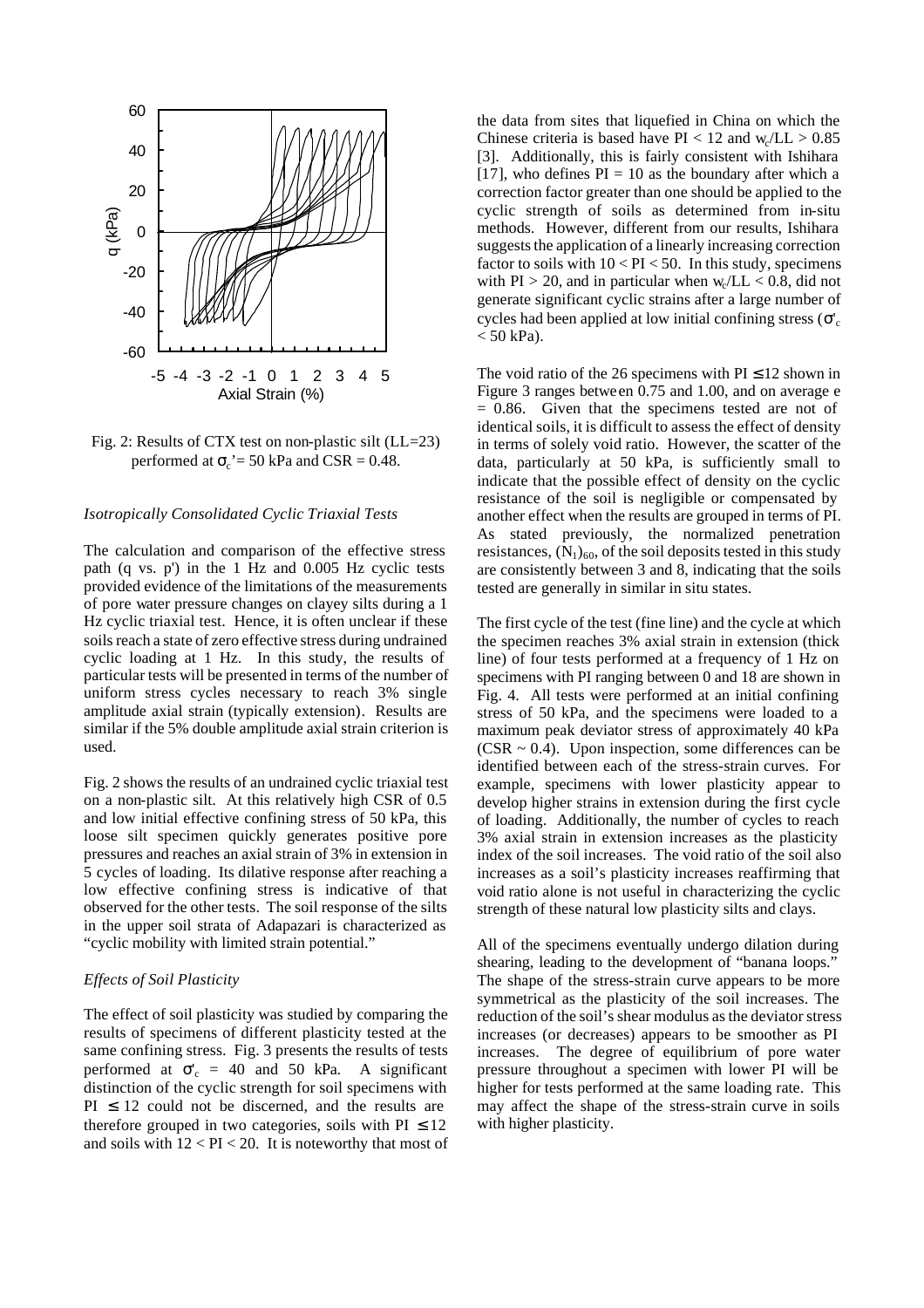

Fig. 3: CSR versus number of uniform cycles to reach 3% axial strain for isotropically consolidated specimens to (a) 40 kPa and (b) 50 kPa, that have  $PI \le 12$  (empty symbols) and  $PI > 12$  (filled in symbols). Note that soils with PI > 20 did not generate significant pore pressures or axial strain.



Fig. 4: Stress-strain relationship for the first cycle of loading and the cycle at which –3% axial strain is reached for four specimens of increasing plasticity. The tests were performed on soils initially consolidated to an effective stress of 50 kPa.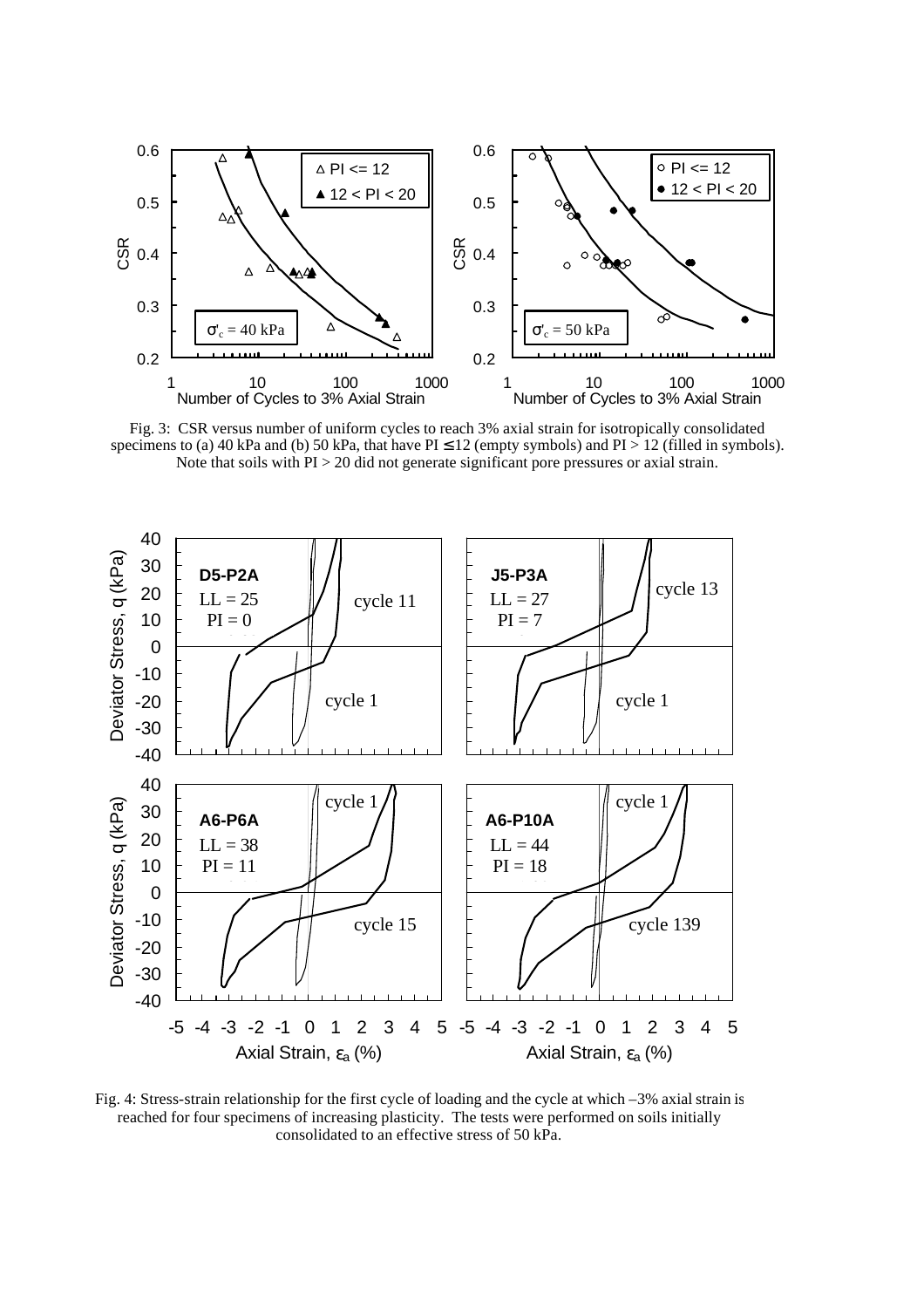

Fig. 5: (a) Number of cycles to reach 3% axial strain in extension versus applied cyclic stress ratio for specimens loaded to different hydrostatic initial effective consolidation stresses, and (b) normalized effect of confining pressure on liquefaction resistance at 10 cycles of loading for soils with low PI and penetration resistances.

The number of cycles required to reach 3% axial strain in extension  $(N_l)$  increases slightly from  $N_l = 11$  at  $PI = 0$ , to  $N_l = 13$  at PI = 7, to  $N_l = 15$  at PI = 11, and then  $N_l$ increases abruptly to 139 (an order of magnitude) when the PI of the soil is 18. For this particular case, N*<sup>l</sup>* increases by approximately 50% between a soil element with  $PI = 0$  and another with  $PI = 11$  (i.e. 11 cycles and 15 cycles, respectively). However, this effect is not always as significant as shown in Fig. 4 due to other variations in these natural soil specimens. For example, specimen I6- P6 (e = 1.05) has  $PI = 7$  and  $N_l = 5$  when subjected to a peak cyclic deviator stress of 50 kPa, while specimen I8- P1B ( $e = 0.81$ ) is non-plastic and also required  $N_l = 5$ when a similar peak deviator stress was applied. Although they have different PI, these two specimens required the same number of cycles to reach the same strain level. The non-plastic soil had a lower void ratio than the slightly plastic silt, and this may be a compensating effect. However, the strengths of the Adapazari silt specimens are consistently higher when the PI of the soil is greater than 12.

## *Effects of Initial Confining Pressure*

To assess the effects of the weight of the structure on the soil's cyclic strength, tests were performed at different initial isotropic stresses. Liquefaction and ground failure were commonly observed adjacent to buildings and not in the open areas of the city. Liquefaction analyses indicated that a majority of the weak soil deposits at the sites of interest lie at depths generally between 2 and 5 m [1]. This considered, a value of  $\sigma'_{c} = 25$  kPa was chosen as representative of these depths in the free field. Similarly, 40 kPa and 50 kPa were estimated as representative of the mean effective stress for soils under the corner of the mat foundation of typical 4 to 5 story structures in Adapazari. Additionally, a series of tests was performed on soils consolidated to higher stresses.

The CSR vs. the number of uniform stress cycles required to reach 3% single amplitude axial strain for a series of CTX tests performed on similar soils ( $PI \le 12$ ) are shown in Fig. 5a. It is clear that soils at low effective confining stresses are more resistant to liquefaction than those at higher confining stresses. Hence, soils under the additional weight of the building would be more likely to liquefy and at lower CSRs or  $N_l$  than those in the freefield, and this experimental finding is consistent with the observations made by a number of survey teams following the Kocaeli earthquake.

The ratio of the CSR causing liquefaction in 10 cycles of loading at each effective confining pressure to that at an effective confining pressure of 100 kPa can be calculated from the data presented in Fig. 5a, and this is portrayed in Fig. 5b as a  $K_{\sigma}$  effect. Because the soils at low confining<br>pressures  $(< 80$  kPa) are actually slightly pressures (< 80 kPa) are actually slightly overconsolidated, the data from this study is not just expressing a  $K_{\sigma}$  effect. Instead, it is showing the combined effects of confining pressure and overconsolidation ratio. However, a comparison with  $K_{\sigma}$ data from other studies is insightful.

Examining Fig. 5b, the data from this study where OCR  $\sim$ 1 (i.e. > 80 kPa) compare favorably to those presented by Hynes and Olsen [19]. The equation for  $K<sub>r</sub>$  that was recommended by Youd et al. [2], which is given in Fig. 5b, captures the data well when OCR  $\sim$  1. At lower confining pressures, the data from this study start to deviate from the trend of this equation, because the OCR of the soil is increasing as the confining pressure decreases, which is making the soil more resistant to liquefaction. Hence, it is important for these slightly overconsolidated shallow soils in the free field to capture the combined effects of confining pressure and overconsolidation. It is also clear that it is overly conservative to limit  $K_{\sigma}$  to a maximum of 1, because even at OCR  $\sim$  1, these results coupled with the results of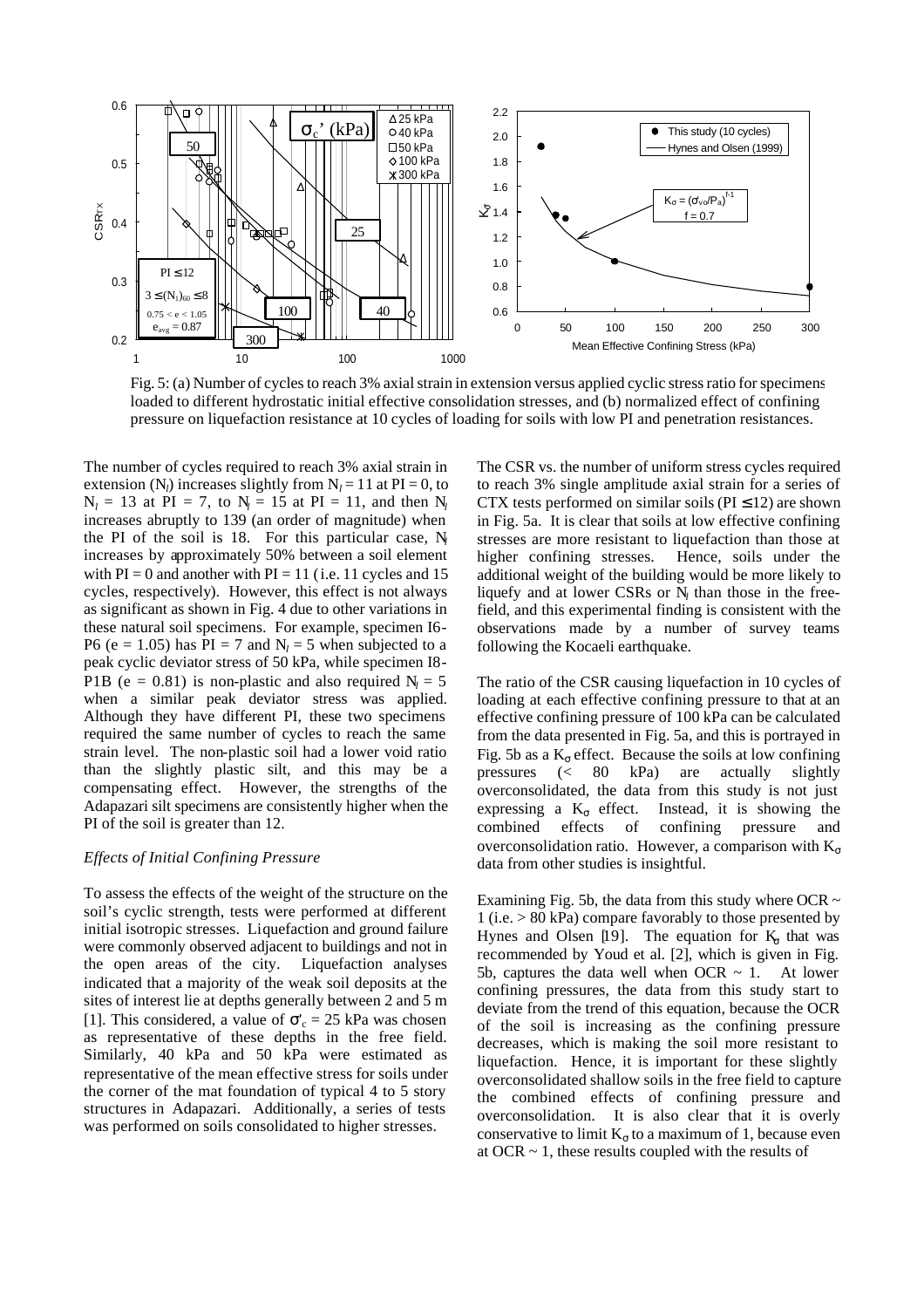

Fig. 6: Graphical representation of the Chinese criteria [2]. Test specimens susceptible to liquefaction are shown as circles; those with moderate susceptibility are shown as squares; and those not susceptible to liquefaction are shown as triangles. Only the filled symbols met all three conditions of the Chinese criteria.

Hynes and Olsen [19] indicate that soils at low confining pressures are more resistant to liquefaction.

# RECOMMENDATIONS REGARDING LIQUEFACTION SUSCEPTIBILITY

The observations in Adapazari following the 1999 Kocaeli earthquake have shown that buildings on soil deposits that exhibit cyclic mobility in the laboratory can settle and tilt excessively and that surface manifestations of liquefaction such as sediment ejecta may also occur under conditions of cyclic mobility. Fig. 6 was developed to evaluate the effectiveness of the Chinese criteria [2] in the evaluation of the liquefaction/cyclic mobility susceptibility of the specimens tested in this study. In Fig. 6, circles are used to depict soils that underwent cyclic mobility in the laboratory and ground failure in the field. These soils generally had  $PI \leq 12$ . Squares are used for soils that are considered to be moderately susceptible to cyclic mobility (12 < PI  $\leq$  20). Other soils with PI > 20 were not susceptible to cyclic mobility at the confining stresses used in this study, which represent the shallow soil deposits of Adapazari.

Out of 44 specimens that were found to be "susceptible" to  $r_u = 100\%$ , only 14 (32%) met all three conditions of the Chinese criteria (filled-in circles). Additionally, all of the soils with  $12 < PI \le 20$  reached at state of  $r_u = 100\%$  at some point during the cyclic triaxial tests and deformed considerably under the applied cyclic stresses, and hence were designated as moderately susceptible to liquefaction. Contrary to this observation, the "Chinese Criteria" would not classify any of these intermediate PI soils as susceptible to liquefaction. All but eight specimens of soil with  $PI \le 12$  met the LL and w<sub>c</sub>/LL conditions of the Chinese criteria. Of these eight, two specimens did not meet the w<sub>c</sub>/LL condition, whereas eight did not meet the LL condition, yet they still underwent cyclic mobility in

the cyclic triaxial test after a reasonable number of loading cycles.

Fig. 7 was prepared to evaluate the effectiveness of the Andrews and Martin criteria [6] for the evaluation of liquefaction susceptibility of silty soils. Of the 44 specimens that were found to be "susceptible" to cyclic mobility, only 11 (25%) met the two conditions of the criteria (filled circles). Fifteen other specimens have LL < 32 but 10% or more than 10% of particles smaller than 2 microns, and therefore fall into the category for which they recommend further studies to consider non-plastic clay-sized grains. More importantly, 12 other specimens were found to be susceptible to liquefaction, event though these criteria suggest that they are not susceptible.

These results indicate that the condition based on the amount of particles smaller than 5 μm, or for that matter 2μm as well, is a poor indicator of the soil's response and thus liquefaction susceptibility, and it should not be used. It is not the percent of clay-size particles that is important, but rather it is the percent of active clay minerals present in the soils. As warned by Casagrande as early as 1933 [20], use of particle size alone as a basis for classifying soil is not prudent. Moreover, use of the  $LL < 35$ condition as an absolute standard is not prudent, because a number of soils with LL > 35 were found to be moderately susceptible to liquefaction. The  $w_c/LL$ condition appears to be more reliable, with soils that have  $w_c/L$  ≥ 0.85 as being susceptible to cyclic mobility or liquefaction and significant deformations.

Based on the results of this study, a soil deposit is considered to be susceptible to liquefaction or cyclic mobility if the ratio of the water content to liquid limit is equal to or greater than 0.85 ( $w_c/LL \ge 0.85$ ), and the soil plasticity index is equal to or less than twelve ( $PI \le 12$ ). Soils with plasticity index greater than twelve and less than or equal to twenty  $(12 <$  PI  $\leq$  20) and water content